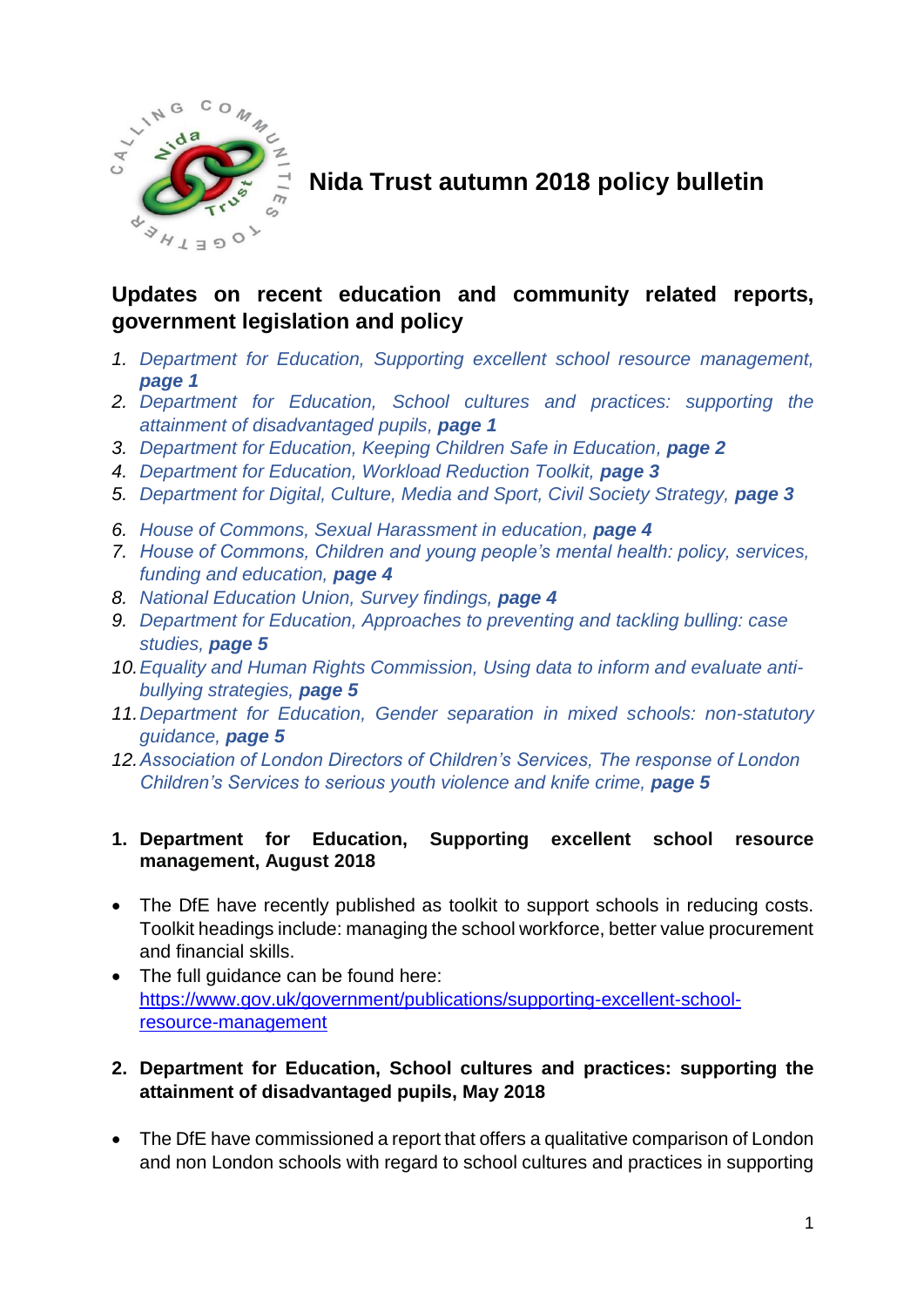the attainment of disadvantaged pupils. The research compares 'high-performing' schools in which disadvantaged pupils attain well in absolute terms, and which have consistently maintained a small attainment gap between disadvantaged pupils and their peers, with 'lower-performing' schools in which the attainment of disadvantaged pupils has not been consistently strong in absolute or relative terms.

- Findings include:
	- o School cultures and practices varied more by a school's performance than by location
	- o Lower-performing primary schools outside London were most different from other schools in terms of their culture and practice
	- o High-performing schools, regardless of location, adopted a wide range of approaches to supporting disadvantaged pupils
	- o High-performing schools, regardless of location, were positive and solutions focused
	- o There is a subtle but discernible 'London culture' whereby:
		- High-performing primary schools in London went further than other primary schools in developing partnerships between staff and parents and to build parental expectations of their children's future academic and career pathways.
		- High-performing primary schools in London were more likely to report intervening when staff did not share their high expectations than other schools.
		- High-performing primary schools in London seemed to involve pupils in behaviour management to a greater degree than other schools.
		- High-performing schools in London, both primary and secondary, reported a number of ways in which their location in the capital helped build a sense of purpose, for example through a shared vision with other schools and drawing their teachers from the local community.
		- **High-performing primary and secondary schools in London appeared to** go further than other schools in their attempts to engage parents with their ethos and vision

The full report can be read here:

[https://assets.publishing.service.gov.uk/government/uploads/system/uploads/attach](https://assets.publishing.service.gov.uk/government/uploads/system/uploads/attachment_data/file/730628/London%20_Effect_Qual_Research_-_Research_Report_FINAL_v2.pdf) [ment\\_data/file/730628/London \\_Effect\\_Qual\\_Research\\_-](https://assets.publishing.service.gov.uk/government/uploads/system/uploads/attachment_data/file/730628/London%20_Effect_Qual_Research_-_Research_Report_FINAL_v2.pdf) Research\_Report\_FINAL\_v2.pdf

### **3. Department for Education, Keeping Children Safe in Education, September 2018**

 An updated version of 'Keeping Children Safe in Education' has been effective since 1 September 2018.

Annex H summarises the differences from the previous version.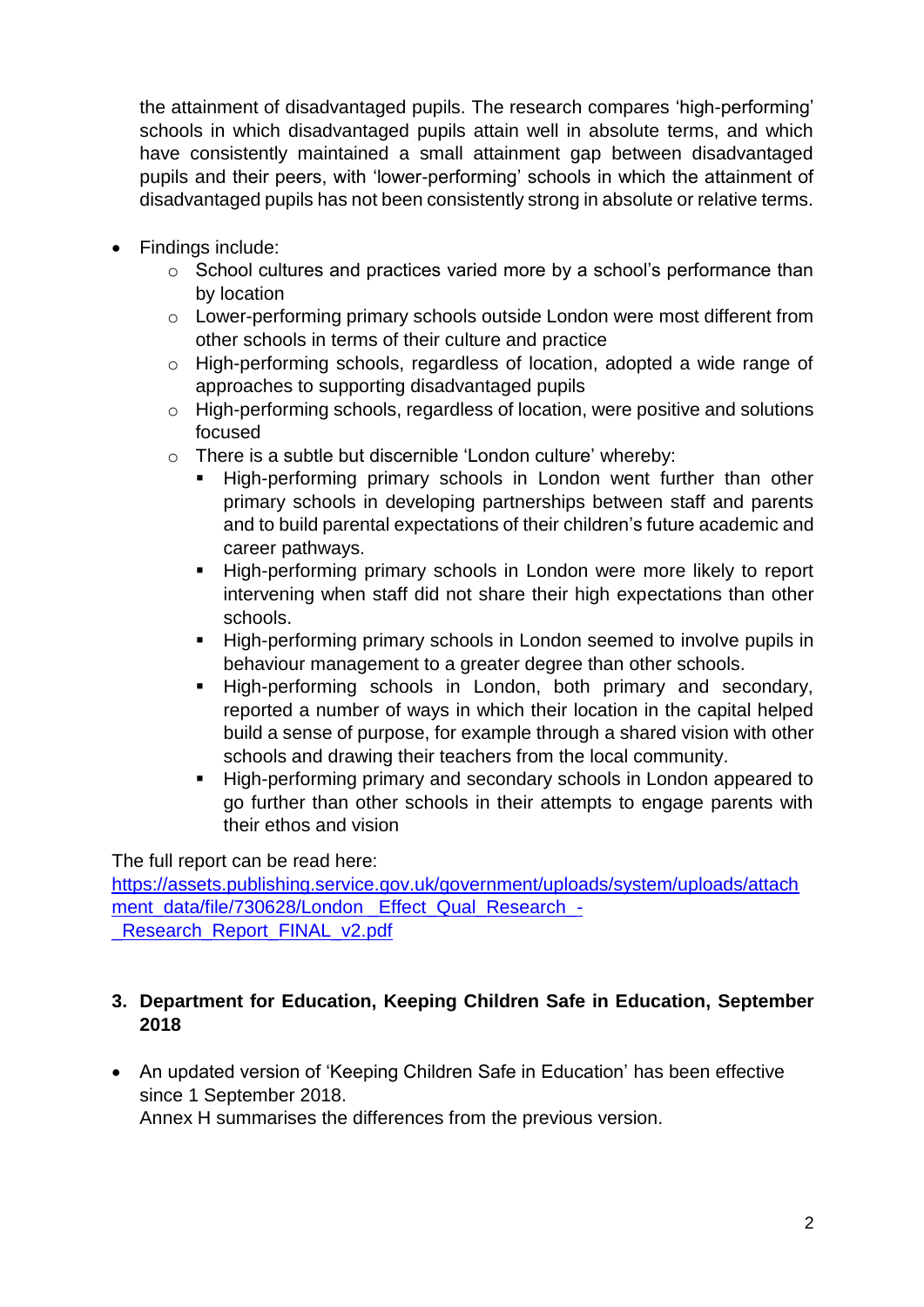• The quidance can be found here: [https://assets.publishing.service.gov.uk/government/uploads/system/uploads/atta](https://assets.publishing.service.gov.uk/government/uploads/system/uploads/attachment_data/file/737289/Keepin%20g_Children_Safe_in_Education_Sept_2018.pdf) [chment\\_data/file/737289/Keepin g\\_Children\\_Safe\\_in\\_Education\\_Sept\\_2018.pdf](https://assets.publishing.service.gov.uk/government/uploads/system/uploads/attachment_data/file/737289/Keepin%20g_Children_Safe_in_Education_Sept_2018.pdf)

## **4. Department for Education, Workload Reduction Toolkit, August 2018**

- The DfE have published a toolkit to support workload reduction in schools including exemplar policies from a number of schools.
- Headings include: communications; curriculum planning, data management, feedback and marking, managing change and supporting teachers in early career. Sections are split into three sections: identifying the workload issues in your school, guidance, training material and practical tools to address specific areas and evaluating the impact.
- The full toolkit with resources can be found here: [https://www.gov.uk/government/collections/workload-reduction](https://www.gov.uk/government/collections/workload-reduction-toolkit?utm_source=83156181-a218-46a6-9c68-3f71940a799e&utm_medium=email&utm_campaign=govuk-notifications&utm_content=immediate)[toolkit?utm\\_source=83156181-a218-46a6-9c68-](https://www.gov.uk/government/collections/workload-reduction-toolkit?utm_source=83156181-a218-46a6-9c68-3f71940a799e&utm_medium=email&utm_campaign=govuk-notifications&utm_content=immediate) [3f71940a799e&utm\\_medium=email&utm\\_campaign=govuk](https://www.gov.uk/government/collections/workload-reduction-toolkit?utm_source=83156181-a218-46a6-9c68-3f71940a799e&utm_medium=email&utm_campaign=govuk-notifications&utm_content=immediate)[notifications&utm\\_content=immediate](https://www.gov.uk/government/collections/workload-reduction-toolkit?utm_source=83156181-a218-46a6-9c68-3f71940a799e&utm_medium=email&utm_campaign=govuk-notifications&utm_content=immediate)

## **5. Department for Digital, Culture, Media and Sport, Civil Society Strategy, August 2018**

- The government have recently launched their civil society strategy, setting out wide-ranging proposals aimed at building stronger communities and a fairer society by bringing together the public sector, private businesses, charities and volunteers to tackle social problems and deliver services – collaborative services models for social care, youth services, and public libraries are among those to feature in the strategy.
- In terms of youth services, the strategy commits:
	- $\circ$  a position statement on youth services, which had originally intended to take the form of a dedicated youth strategy, before being incorporated as part of this wider civil society strategy.
	- $\circ$  the Government to reviewing the statutory duty on local authorities to provide appropriate local youth services, in light of new and emergent models of youth work delivery and a much-changed youth landscape since the revised 2012 guidance with many local youth services reduced or delivered differently.
	- o existing spending pledges on opportunities for young people, alongside the headline £90 million from dormant bank accounts to support disadvantaged young people into employment. Existing commitments include:
		- £500 million of funding between 2016 and 2020 for music and arts education programmes;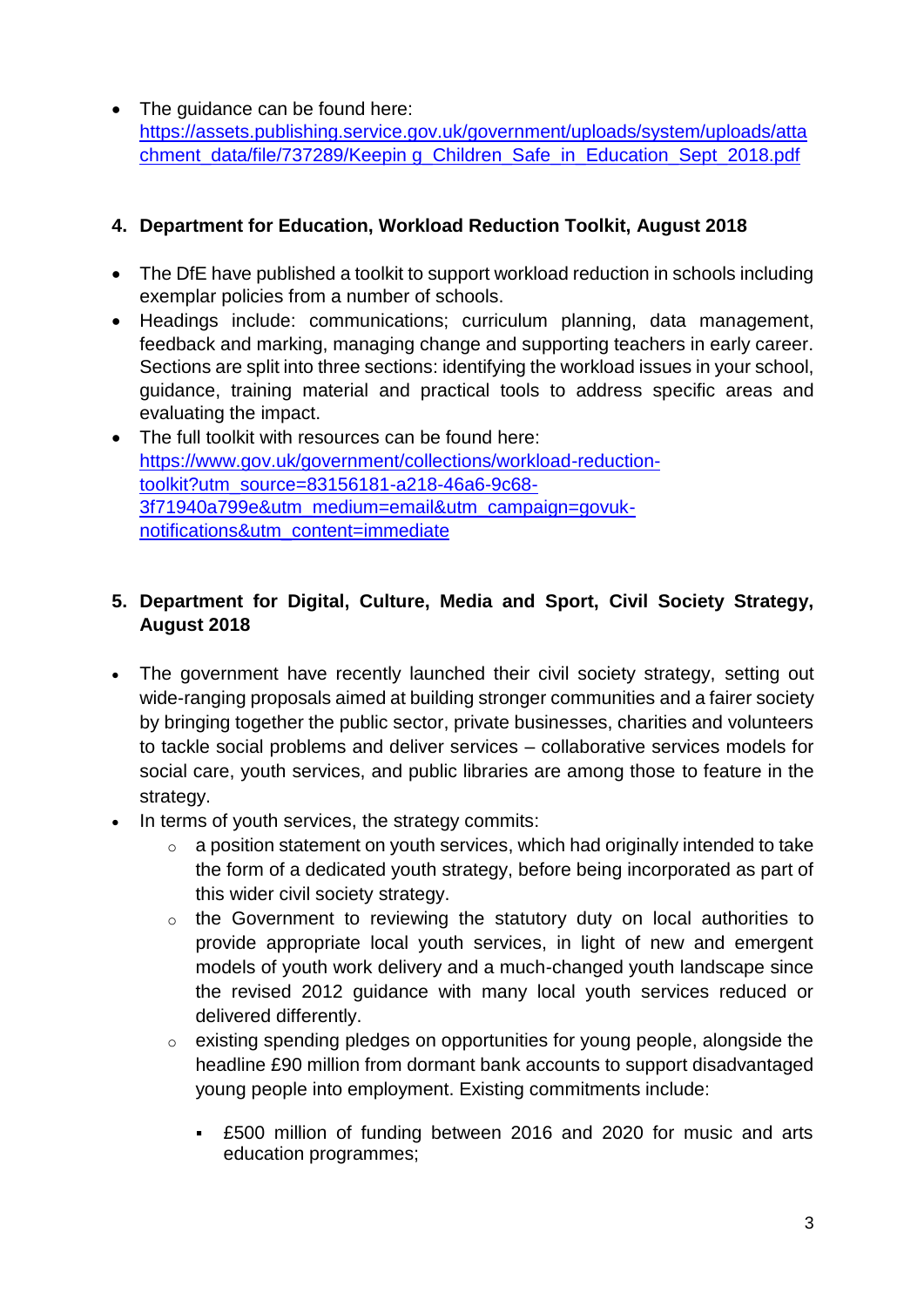- £194 million between 2016 and 2021 from Sport England on sports projects focussing on children and young people;
- Youth Investment Fund and #iwill collectively investing £80 million until 2020 to support voluntary and community organisations that work with young people; and
- continued development of The National Citizen Service.
- The full strategy can be read here: [https://www.gov.uk/government/publications/civil-society-strategy-building-a](https://www.gov.uk/government/publications/civil-society-strategy-building-a-future-that-works-for-everyone)[future-that-works-for-everyone](https://www.gov.uk/government/publications/civil-society-strategy-building-a-future-that-works-for-everyone)

## **6. House of Commons, Sexual Harassment in education (August 2018)**

- The House of Commons Library has published a briefing paper on sexual harassment in education. The briefing gives an overview of the relevant policies that schools are expected to have in place and recent policy developments in England.
- The briefing covers: Keeping children safe in education guidance; advice for schools on sexual violence and harassment; behaviour and bullying policies and relationships and sex education and PHSE.
- The full briefing can be read here: <http://researchbriefings.files.parliament.uk/documents/CBP-8117/CBP-8117.pdf>

#### **7. House of Commons, Children and young people's mental health: policy, services, funding and education (August 2018)**

- The House of Commons Library has recently published a briefing on children and young people's mental health policy in England. The briefing covers: Government child and adolescent mental health services (CAMHS) policy since 2010; Select Committee enquiries into children and young people's mental health; and mental health in schools, including the impact of the Children and young people's mental health green paper on schools and forthcoming reforms to mental health education in the curriculum.
- The full briefing can be read here: <http://researchbriefings.files.parliament.uk/documents/CBP-7196/CBP-7196.pdf>

## **8. National Education Union, Survey findings, August 2018**

- The National Education Union (NEU) has released findings from a survey of 657 secondary school teachers looking at "holiday hunger", where families are unable to afford enough food during the school summer break. Findings show that 59% of members polled said that children and young people in their school experienced holiday hunger.
- An article on the survey can be found here: [https://www.cypnow.co.uk/cyp/news/2005619/more-children-going-hungry-in](https://www.cypnow.co.uk/cyp/news/2005619/more-children-going-hungry-in-school-holidays-survey-finds)[school-holidays-survey-finds](https://www.cypnow.co.uk/cyp/news/2005619/more-children-going-hungry-in-school-holidays-survey-finds)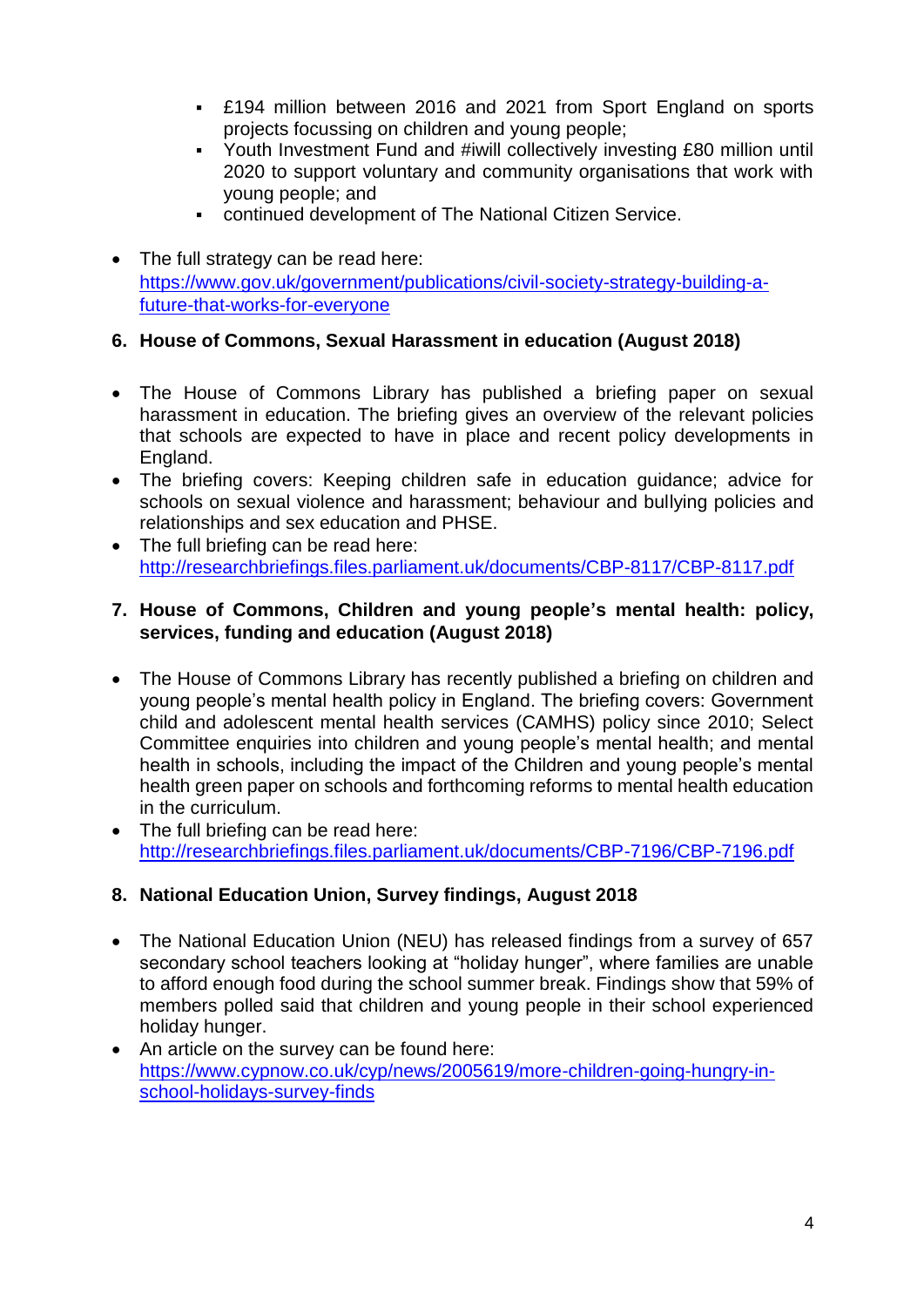#### **9. Department for Education, Approaches to preventing and tackling bulling: case studies (June 2018)**

- The DfE commissioned CooperGibson Research (CGR) to conduct in-depth qualitative interviews with senior leaders in schools which already carry out promising practice to combat bullying. The research report found that there is key importance for each school to develop anti-bullying strategies that is localised and specific to their school's needs. Schools are advised to use the report as a resource to inform their thinking about what works best in their own setting.
- The report can be read here: [https://www.gov.uk/government/publications/approaches-to-preventing-and](https://www.gov.uk/government/publications/approaches-to-preventing-and-tackling-bullying)[tackling-bullying](https://www.gov.uk/government/publications/approaches-to-preventing-and-tackling-bullying)

#### **10.Equality and Human Rights Commission, Using data to inform and evaluate anti-bullying strategies (June 2018)**

- The Equality and Human Rights Commission has published advice and guidance for schools and education authorities on how to address bullying in schools with a focus on using data to improve anti-bullying strategies.
- The guide covers: creating an anti-bullying culture in schools; finding ways for students and staff to report bullying incidents; finding ways to record and review the data on bullying; and communicating the anti-bullying messages.
- The quidance can be found here: [https://www.equalityhumanrights.com/sites/default/files/using-data-to-inform-and](https://www.equalityhumanrights.com/sites/default/files/using-data-to-inform-and-evaluate-anti-bullying-strategies.pdf)[evaluate-anti-bullying-strategies.pdf](https://www.equalityhumanrights.com/sites/default/files/using-data-to-inform-and-evaluate-anti-bullying-strategies.pdf)

### **11.Department for Education, Gender separation in mixed schools: nonstatutory guidance (June 2018)**

- The DfE has published non-statutory quidance on what mixed schools must consider when separating classes by gender. The guidance is for school leaders, school staff and governing bodies in all mixed maintained and independent schools, academies and free schools.
- The quidance can be found here: [https://assets.publishing.service.gov.uk/government/uploads/system/uploads/atta](https://assets.publishing.service.gov.uk/government/uploads/system/uploads/attachment_data/file/719398/Gender-separation-guidance.pdf) [chment\\_data/file/719398/Gender-separation-guidance.pdf](https://assets.publishing.service.gov.uk/government/uploads/system/uploads/attachment_data/file/719398/Gender-separation-guidance.pdf)

#### **12.Association of London Directors of Children's Services, The response of London Children's Services to serious youth violence and knife crime (May 2018)**

- This report follows a seminar held in March 2018, where practice leaders predominantly in social work, youth work, and youth offending – had an opportunity to share their current practice approaches and to consider how London borough children's services can work more effectively with one another and with partners across the capital to tackle this issue.
- The report identifies common themes within current approaches: